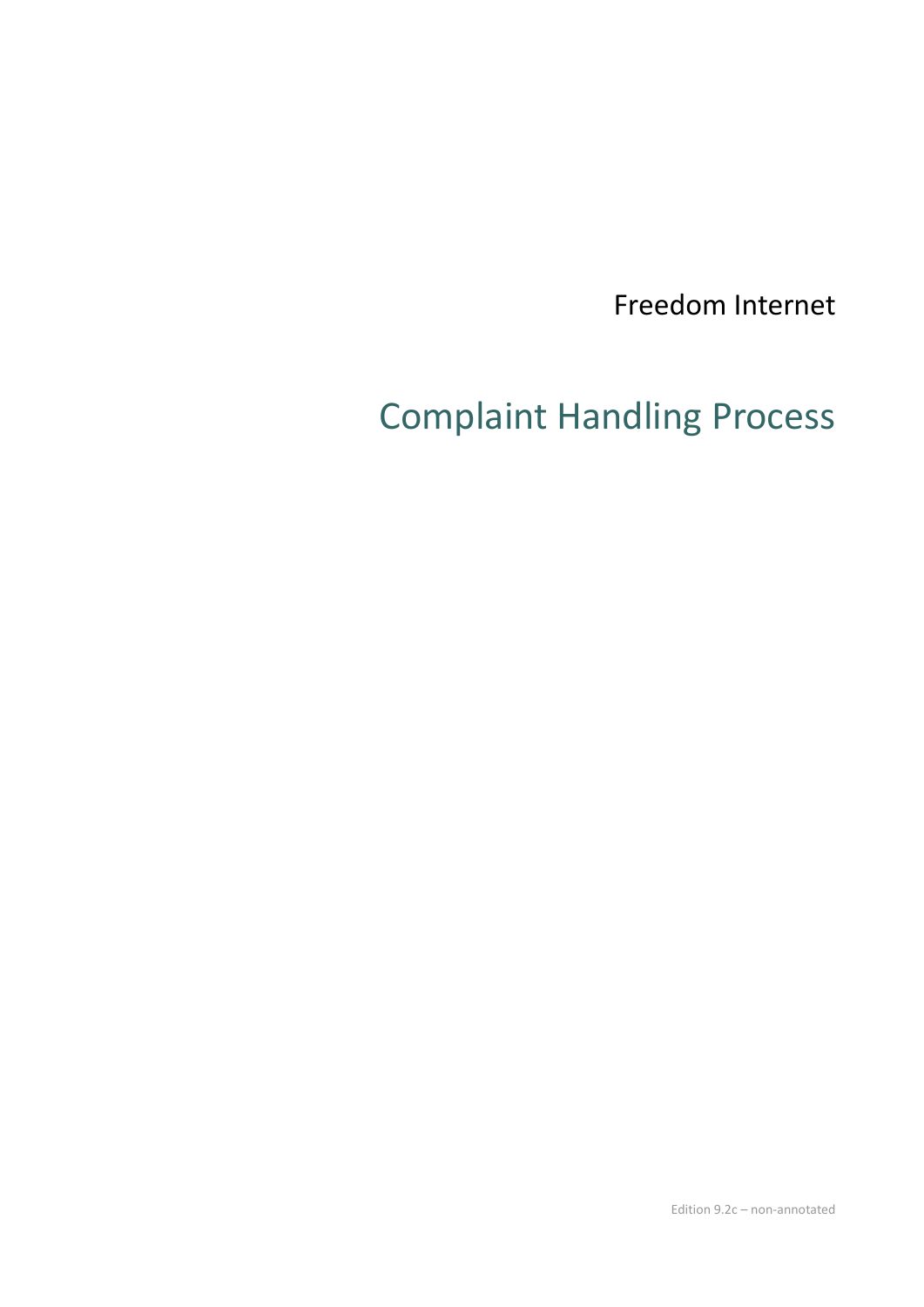#### **Contents**

- 1 Introduction 3
- 2 Accessing this Complaint Handling Process 3
- 3 Who this CHP applies to 3
- 4 Our documented internal processes 3
- 5 Some special terms 4
- 6 Representatives 5
- 7 What's a 'complaint'? 5
- 8 When is a complaint 'resolved'? 5
- 9 Our complaints goal 6
- 10 How and when you can make a complaint 6
- 11 How and when you can monitor the progress of a complaint 7
- 12 If you need assistance 7
- 13 Receiving your complaint 7
- 14 Our complaint management steps 7
- 15 Acknowledgement of your complaint 7
- 16 Initial assessment of your complaint 8
- 17 How we identify urgent complaints 8
- 18 Internal prioritisation process 8
- 19 Concerns about applicable response time 9
- 20 Request for urgency 9
- 21 Investigation of your complaint 9
- 22 Our response and proposed solution 10
- 23 Handling urgent complaints & how they're different from ordinary complaints 10
- 24 Complaints about billing errors 10
- 25 Solutions 10
- 26 Communicating our decision about the complaint 10
- 27 Implementing an agreed solution 11
- 28 Closing a complaint (Complaint Closing Rules) 11
- 29 Internal escalation process 11
- 30 Process where a complaint is referred to the TIO for external resolution 11
- 31 If delays occur or are anticipated 12
- 32 Unsatisfactory Outcome Procedure 13
- 33 Unreasonable Complaint Procedure 13
- 34 Lost Contact Procedure 14
- 35 Internal Complaints Classification Process 14
- 36 Restriction on legal proceedings 15
- 37 Charges for using our complaints process 16
- 38 Limit on cancelling service 16
- 39 Credit management action suspended 16
- 40 External dispute resolution 16
- 41 Further requirements for our staff 16
- 42 Process: helping consumers to formulate, make and progress a complaint 17
- 43 Process: helping customers with accessibility requirements or disabilities 19
- 44 Process: helping customers from non-English-speaking backgrounds 19
- 45 Process: helping customers suffering financial hardship 20
- 46 Complaint records we'll keep 20
- 47 Privacy 21

Annexure 1 – TIO – *Responding to consumers with different needs* 22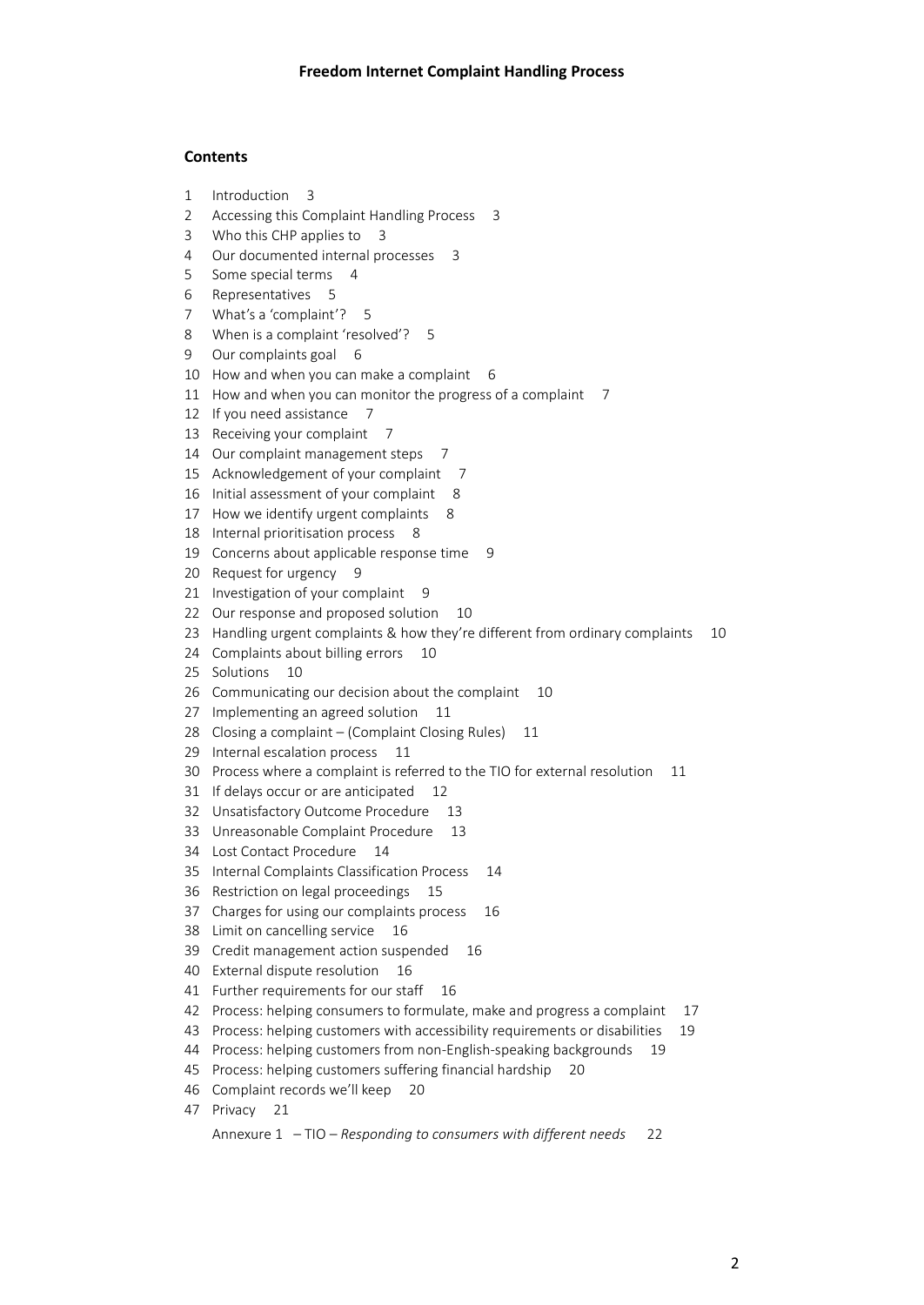## **1 Introduction**

This document explains our complaint handling process (**CHP**) for our past, current and prospective customers (we'll call them *all* **customers**) who are covered by the *Telecommunications (Consumer Complaints Handling) Industry Standard 2018* including *Telecommunications (Consumer Complaints Handling) Industry Standard Variation 2020 (No. 1)* (**Complaints Standard**).

It outlines how we handle complaints, and is intended especially for our customers, our own staff, other telcos involved in our supply chain, and other interested parties, and it includes the minimum requirements for consumer complaints handling as required by the Complaints Standard.

This CHP takes effect from midnight at the start of 1 April 2021.

## **2 Accessing this Complaint Handling Process**

- (a) This CHP is available on our website.
- (b) There is a link on our home page to information:
	- (i) that sets out how to contact us to make a complaint or enquiry; and
	- (ii) expressly states that you can use that contact information to make a complaint.
- (c) We'll also make this CHP available to you:
	- if you ask for it; or
	- as soon as practicable after you inform us that you wish to make a complaint.

Note to staff: If you're dealing directly with customers, you must give them access to this CHP as described above.

## **3 Who this CHP applies to**

This CHP applies to you if you are:

- (a) an individual customer who acquires a telecommunications product mainly for personal or domestic use and not for resale; or
- (b) a business or non-profit that, at the time of contract:
	- (i) acquires a telecommunications product not for resale; and
	- (ii) doesn't have a genuine and reasonable opportunity to negotiate the terms; and
	- (iii) has an (anticipated) annual spend with us of \$40,000 or less.

## **4 Our documented internal processes**

(a) We are committed to implementing this CHP. We recognise that its goals and outcomes must be supported by documented internal processes – including those set out in this CHP.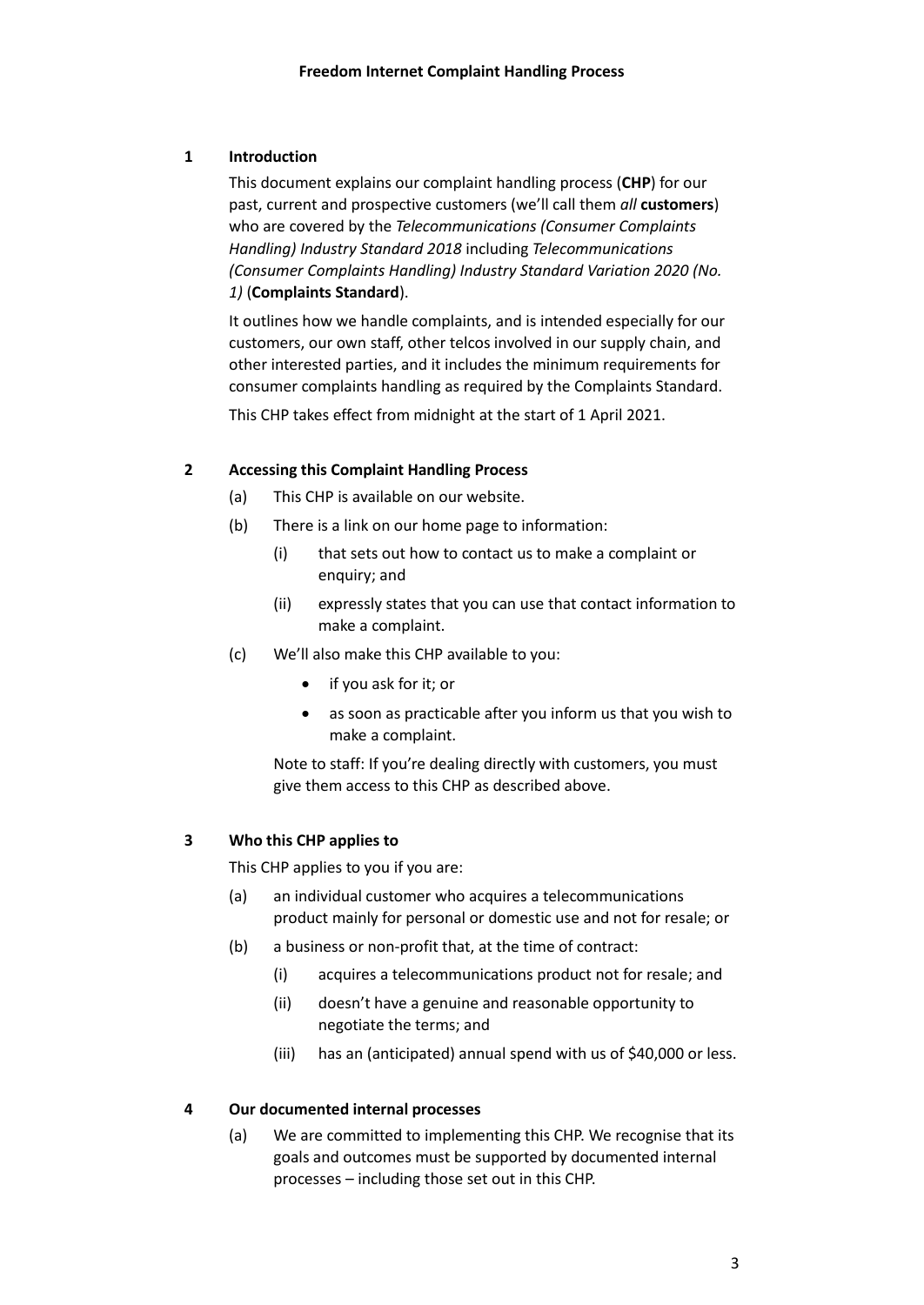- (b) We will have in place, and implement, the following internal processes:
	- (i) an internal process for prioritising complaints see clause [18;](#page-7-0)
	- (ii) an internal process for escalating complaints see clause [29;](#page-10-0)
	- (iii) an internal process for classifying complaints into different categories, which clearly describes each category of complaint – see claus[e 35;](#page-13-0) and
	- (iv) an internal process for helping consumers to formulate, make and progress a complaint – see clause [42](#page-15-0) – and which sets out steps to assist members of its personnel to help consumers:
		- (A) with accessibility requirements or disabilities see claus[e 43;](#page-17-0)
		- (B) from non-English speaking backgrounds see clause [44;](#page-18-0) and
		- (C) suffering financial hardship see claus[e 45.](#page-18-1)

#### **5 Some special terms**

- (a) 'ACMA' means Australian Communications and Media Authority see claus[e 40](#page-14-0)[\(d\).](#page-15-1)
- (b) 'Financial hardship' means a situation where:
	- (i) you can't discharge your financial obligations to us, due to illness, unemployment, being the victim of domestic or family violence, or other reasonable temporary or ongoing cause; and
	- (ii) you believe that you will be able to discharge those obligations if the payment or other arrangements relating to the supply of telecommunications products by us to you are changed.
- (c) 'Internal Process Documents' means the documents that set out our documented internal processes in connection with complaint handling. Where this CHP sets out an internal process, it serves as an Internal Process Document in relation to that process.
- (d) 'Personal information' means the same as in the *Privacy Act 1988*.
- (e) 'Solution' means a way to deal with a complaint not necessarily the way you want.
- (f) 'Telecommunications product' means the same as in the Complaints Standard – it covers most telco services and associated goods we supply.
- (g) 'TIO' means Telecommunications Industry Ombudsman see clause [30.](#page-10-1)
- (h) 'Working day' means a day that is not a Saturday, Sunday or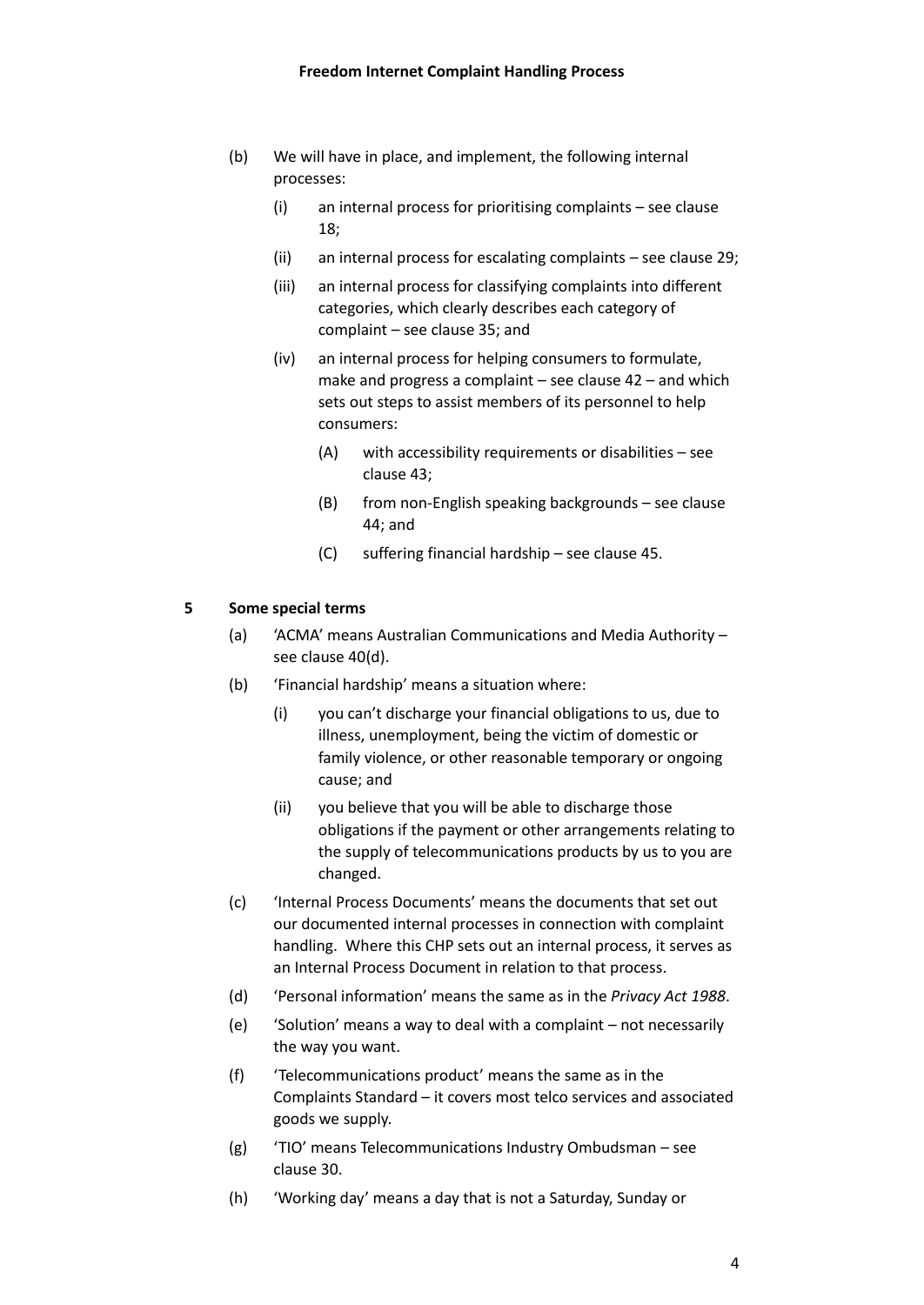gazetted public holiday in the location of your premises or principal place of business.

#### <span id="page-4-0"></span>**6 Representatives**

- (a) You may choose to appoint a 'Representative' i.e. either:
	- (i) an **Authorised Representative** who is a person who has authority from you to deal with us on your behalf as your authorised agent; or
	- (ii) an **Advocate** who is a person nominated on your behalf to deal with us on your behalf, but does not include an Authorised Representative or a person who has authority to access your account information from us.
- (b) The forms and procedures for nominating a Representative are on our website.
- (c) You can nominate a Representative to make and handle a complaint for you.

#### **7 What's a 'complaint'?**

Any of the following counts as a complaint:

- (a) if you express dissatisfaction about our products or services; or
- (b) if you express dissatisfaction about our complaint handling process –

and you tell us, or imply, that you expect a response.

But if you make an initial call to request information, or to request support, or to report a fault or service difficulty, we won't treat it as a complaint unless you ask us to.

And if there was legal action already underway, the subject of that wouldn't be treated as a complaint.

Our staff will:

- (c) clarify whether you wish to make a complaint, if you contact us and express dissatisfaction through one of the channels in paragraph [10](#page-5-0) [below,](#page-5-0) and our staff is uncertain if you wish to make a complaint;
- (d) where you wish it assist you to formulate, make and progress a complaint, including in the case of consumers with accessibility requirements or disabilities, and consumers from non-English speaking backgrounds or those suffering financial hardship.

#### **8 When is a complaint 'resolved'?**

A complaint counts as 'resolved' when:

(a) we and you have agreed on a solution, and we have fully implemented it; or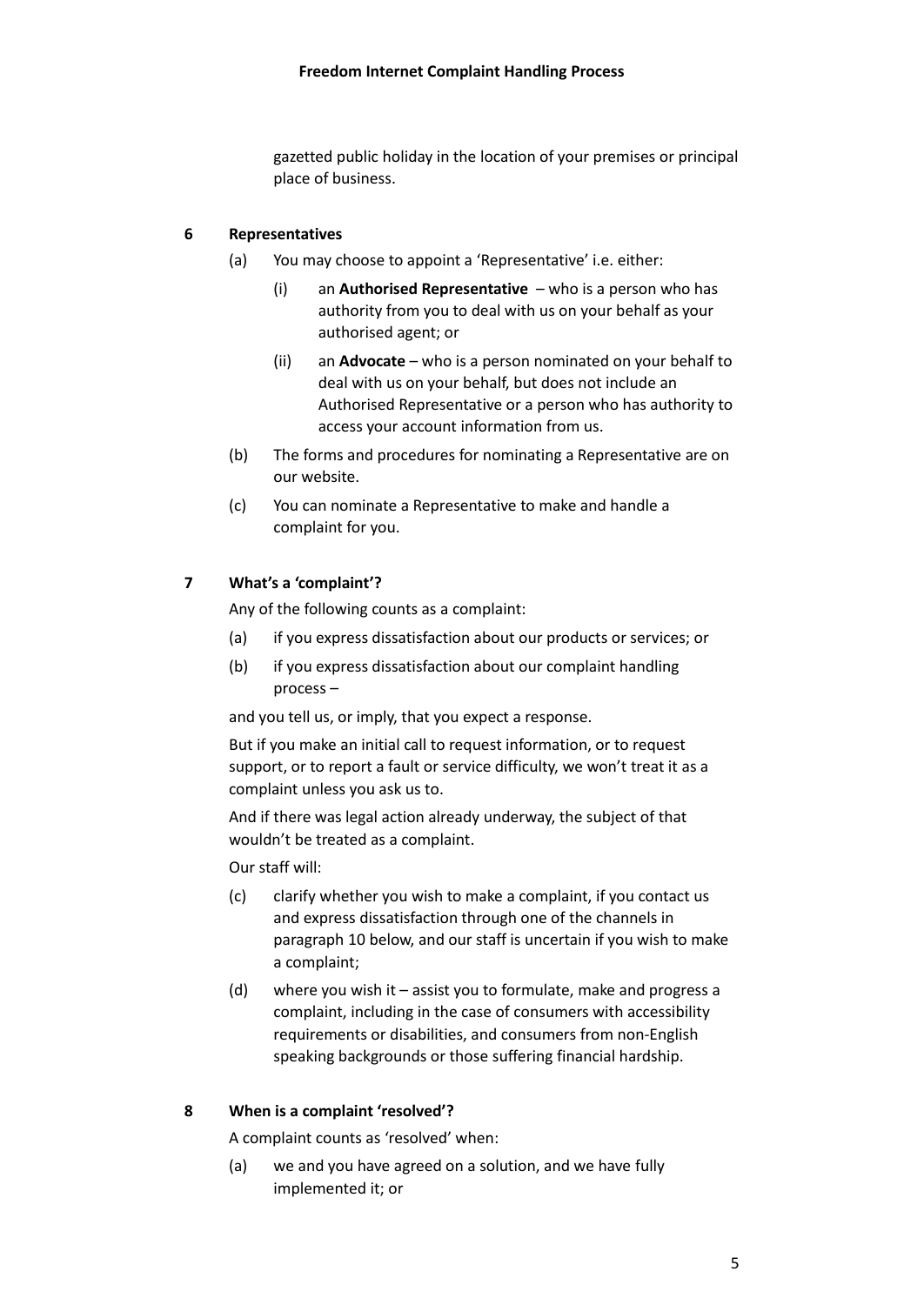- (b) you escalate it to the TIO; or
- (c) all internal resolution processes set out in this CHP have been completed and:
	- (i) you and we have not agreed on a solution; and
	- (ii) we have advised you about your options for external dispute resolution, including the TIO – see clauses [30](#page-10-1) and [40;](#page-14-0) or
- (d) we are otherwise entitled to close the complaint under the Complaint Closing Rules in clause [28.](#page-10-2)

We will confirm that your complaint has been resolved as soon as practicable after we complete our investigation of it, and we'll confirm that in writing, within five working days after you ask us to.

## **9 Our complaints goal**

As a customer, you have the right to make a complaint. Our goal is to keep our customers satisfied, and that means as few complaints as possible, and that any complaints that do arise are dealt with openly, fairly and promptly.

To support that goal:

- (a) Our complaints process is approved by our Chief Executive Officer (or equivalent), who is responsible for ensuring its implementation, operation and compliance in accordance with the Complaints Standard.
- (b) Our complaints process is managed by a senior manager who must maintain the effective and efficient operation of the process in accordance with the Complaints Standard.
- (c) Our complaints process is focused on your needs and expectations and is designed to be easy to understand and use.

## <span id="page-5-0"></span>**10 How and when you can make a complaint**

You can make a complaint:

| <b>How</b>                                                                                                             | When        |  |
|------------------------------------------------------------------------------------------------------------------------|-------------|--|
| By letter to: Freedom Internet,<br>Suite 24, 35 Orchid Avenue,<br>Surfers Paradise QLD 4217<br>PO Box: 1437 Broadbeach | At any time |  |
| By email to<br>support@freedominternet.org                                                                             | At any time |  |
| You can also make a complaint, and contact us about your complaint:                                                    |             |  |
| <b>How</b>                                                                                                             | When        |  |
| Online at                                                                                                              | At any time |  |

• Online at https://freedominternet.org/help-At any time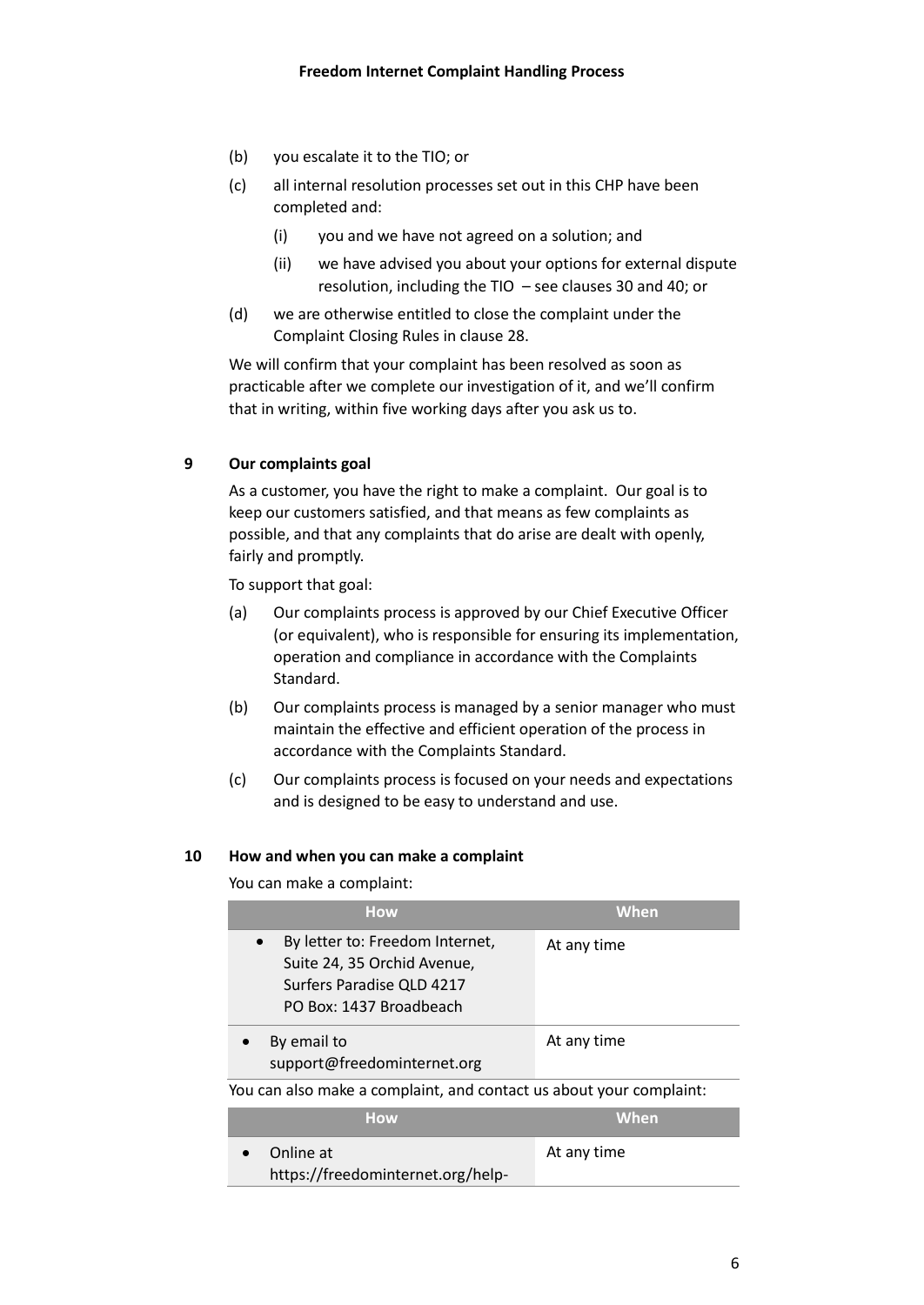| support/             |                               |
|----------------------|-------------------------------|
| Call +61 7 3067 3676 | 7am to 10pm AEST-Every<br>Dav |

#### **11 How and when you can monitor the progress of a complaint**

You can monitor complaint progress:

| <b>How</b>                                                                 | <b>When</b>                    |
|----------------------------------------------------------------------------|--------------------------------|
| Call +61 7 3067 3676 and quote your<br><b>Complaint Number</b>             | 7am to 10pm AEST- Every<br>Dav |
| Email to<br>support@freedominternet.org and<br>quote your Complaint Number | At any time                    |

#### **12 If you need assistance**

We will assist you to formulate, lodge and progress a complaint if you need help, including (without limitation) because of accessibility requirements, disability, financial hardship and difficulties with English. Just let our Customer Care officer know you want help. If you can't tell us in that way:

- (a) write or email your request to an address in claus[e 10;](#page-5-0) or
- (b) contact us through your Representative see clause [6;](#page-4-0) or
- (c) contact us via the National Relay Service on 133 677; or
- (d) contact us via the Translating & Interpreting Service on 131 450.

#### **13 Receiving your complaint**

We'll receive your complaint through any of the contact points in clause [10.](#page-5-0)

#### **14 Our complaint management steps**

We will use our best efforts to resolve your complaint on first contact. If we can't do that, the steps in the following clauses apply.

#### **15 Acknowledgement of your complaint**

- (a) If you make a complaint in person or by telephone to a Customer Care officer, we'll acknowledge it immediately, in writing or verbally.
- (b) If you make a complaint by email, or online, or by paper post, or by a telephone message recording system, we'll acknowledge it within two working days, in writing or verbally.
- (c) When we acknowledge your complaint, we'll: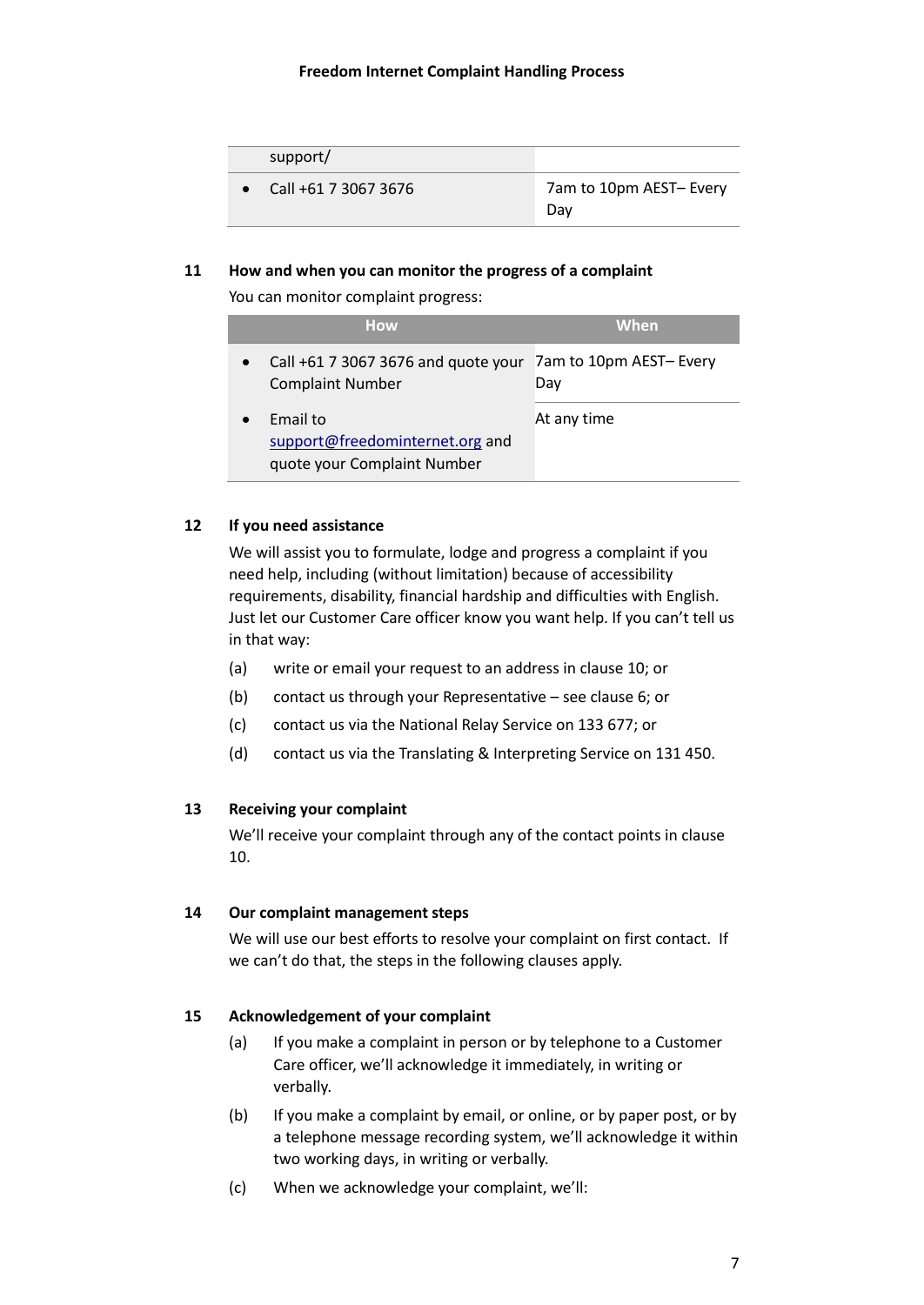- (i) allocate it a unique identifier (eg a reference number) (**Complaint Number**);
- (ii) advise you of the Complaint Number; and
- (iii) give you instructions about how to monitor the complaint.

#### **16 Initial assessment of your complaint**

On initial assessment, a Customer Care officer will:

- (a) identify and flag it if it is an urgent complaint see clause [17;](#page-7-1)
- (b) categorise it according to our internal complaints classification process – see clause [35;](#page-13-0)
- (c) identify and flag complaints about billing errors see clause [24;](#page-9-0)
- (d) assess whether it can be resolved without further investigation; and if so, skip to:
	- (i) claus[e 22](#page-9-1) (for non-urgent complaints) or
	- (ii) claus[e 23](#page-9-2) (for urgent complaints).

#### <span id="page-7-1"></span>**17 How we identify urgent complaints**

Your complaint is identified as urgent if:

- (a) you have applied for or have been accepted as being in financial hardship under our Financial Hardship Policy and the subject matter of your complaint can reasonably be presumed to directly contribute to or aggravate your financial hardship; or
- (b) disconnection of your service is imminent or has occurred and where due process has not been followed; or
- (c) it relates to a service for which you receive Priority Assistance under the *Priority Assistance for Life Threatening Medical Conditions Code*.

Our Customer Care officers are trained to watch for these factors and must flag a complaint as urgent if any of them are seen to apply.

#### <span id="page-7-0"></span>**18 Internal prioritisation process**

We are flexible in the way we prioritise complaint processing, because special circumstances can apply. But in normal circumstances:

- (a) Urgent complaints have highest priority.
- (b) Complaints involving services to customers with significant health problems, or the care of young children or who are in remote locations or who are old-aged are prioritised next.
- (c) Complaints that are approaching, or have exceeded maximum response times are prioritised next.

We can often only know about these, or other, important factors if you tell us. You can alert us using any of the contact channels through which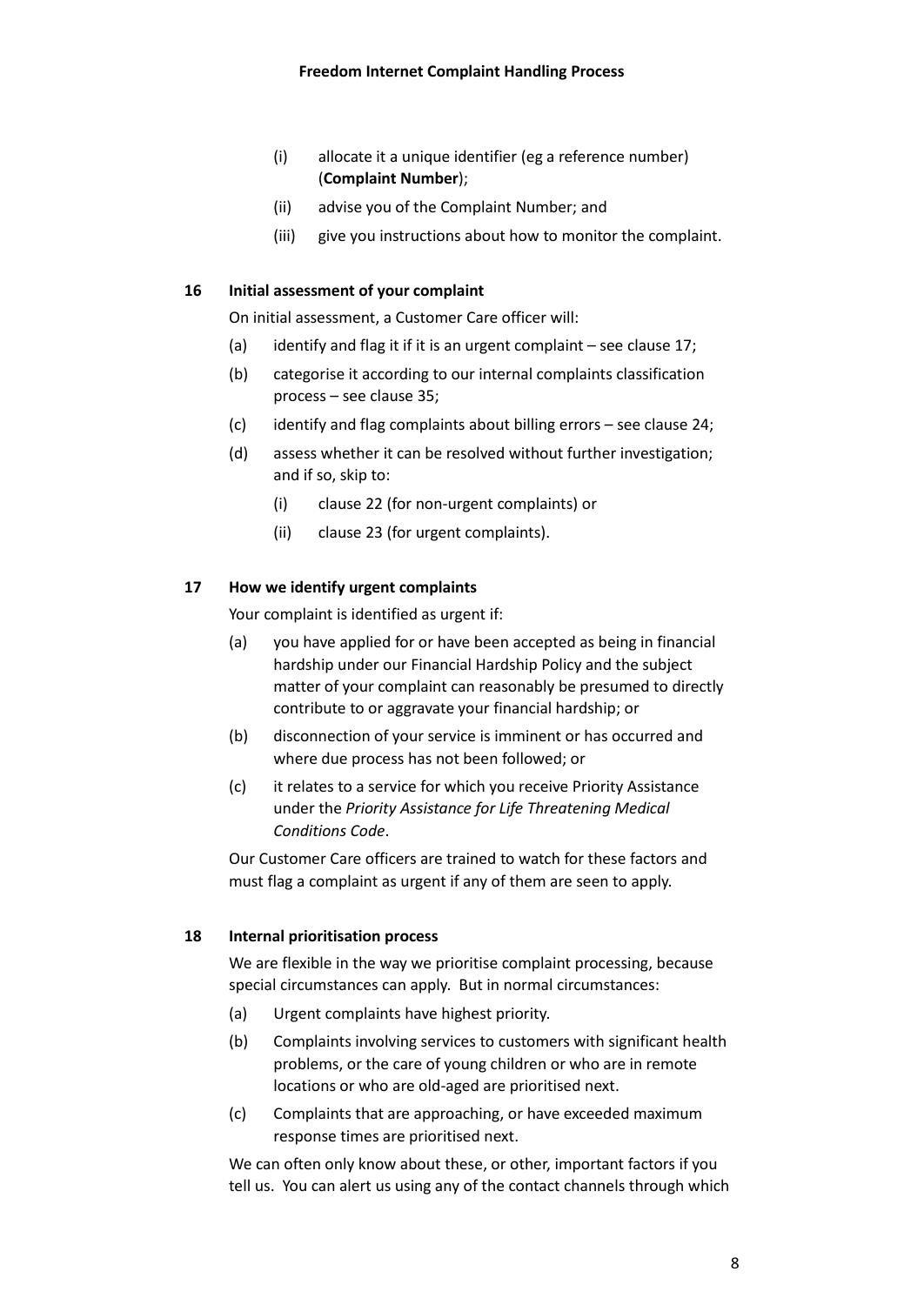you can lodge a complaint.

## **19 Concerns about applicable response time**

- (a) If you notify us that you are not satisfied with the response times that apply to the handling or management of your complaint, within five working days we'll advise you about:
	- (i) our internal prioritisation process see clause  $18$ ;
	- (ii) our internal escalation process see claus[e 29;](#page-10-0) and
	- (iii) options for external dispute resolution, including the TIO see clause[s 30](#page-10-1) an[d 40.](#page-14-0)
- (b) If you then indicate to us that you would like the complaint to be given priority or to be escalated, we will, within five working days, assess the complaint in accordance with our internal prioritisation process or our internal escalation process, whichever is relevant, and prioritise or escalate it where appropriate.

#### **20 Request for urgency**

- (a) If you reasonably notify us that you want your complaint to be assessed and treated as urgent, within two working days we'll advise you about:
	- (i) our internal prioritisation process see clause  $18$ ;
	- (ii) our internal escalation process see claus[e 29;](#page-10-0) and
	- (iii) options for external dispute resolution, including the TIO see clause[s 30](#page-10-1) an[d 40.](#page-14-0)
- (b) If you then indicate to us that you would like the complaint to be given priority or to be escalated, we will, within five working days, assess the complaint in accordance with our internal prioritisation process or our internal escalation process, whichever is relevant, and prioritise or escalate it where appropriate.

## **21 Investigation of your complaint**

In investigating a complaint, a Customer Care officer will:

- (a) make any relevant enquiries of you, your Authorised Representative or Advocate, or our systems or other staff, or of any other telcos involved in our supply chain, and other interested parties;
- (b) investigate the complaint suitably for its seriousness;
- (c) fairly and carefully consider the merits of the complaint;
- (d) focus on finding the optimal solution for you and the situation;
- (e) seek guidance from a manager if necessary; and
- (f) keep in mind our obligations under the Complaints Standard and this document.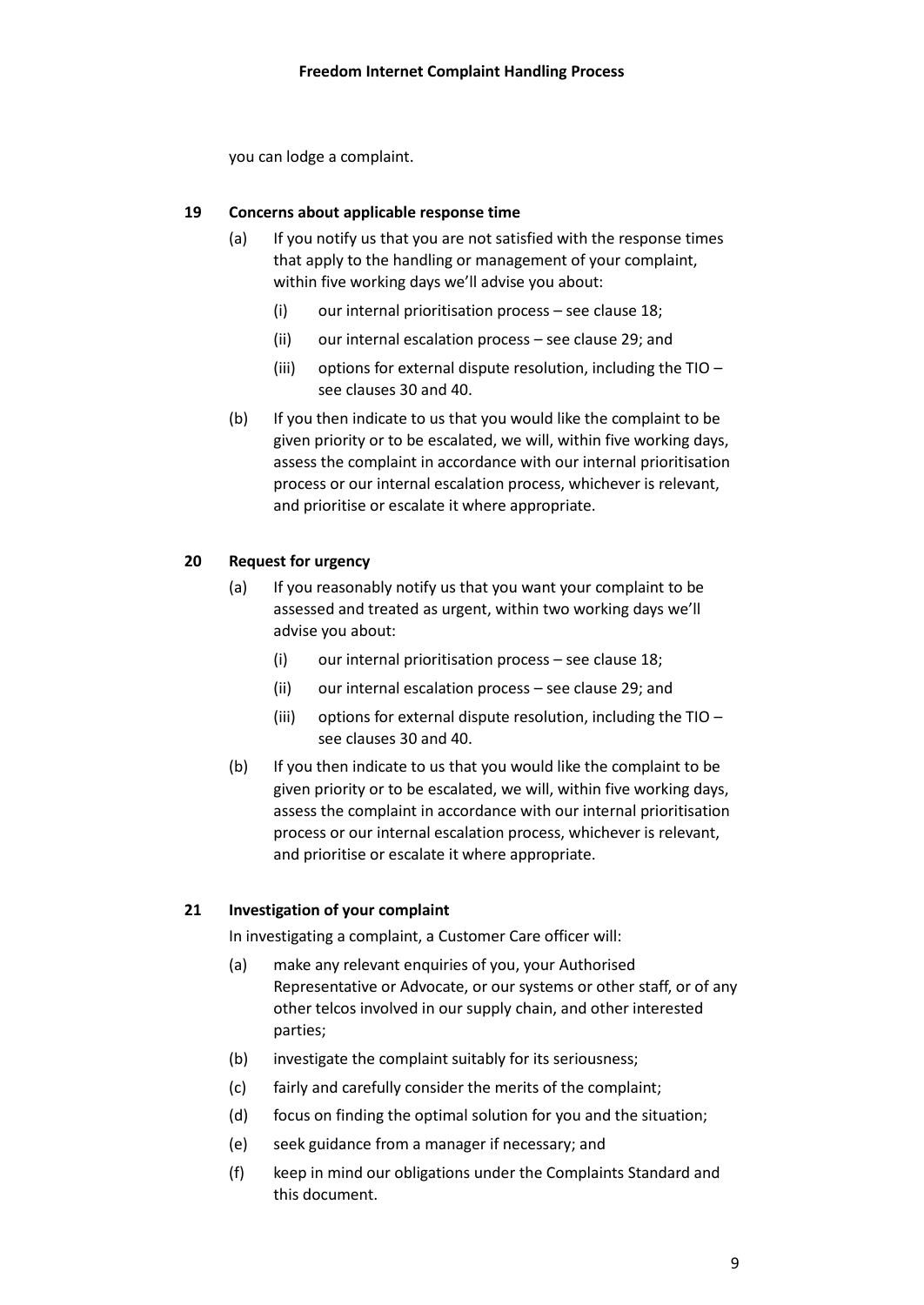#### <span id="page-9-1"></span>**22 Our response and proposed solution**

- (a) We'll offer a solution for your complaint within 15 working days of receiving it, unless a delay prevents that – see claus[e 31.](#page-11-0) And see clause [23](#page-9-2) regarding urgent complaints.
- (b) We'll confirm that offer in writing, within five working days after you ask us to.

## <span id="page-9-2"></span>**23 Handling urgent complaints & how they're different from ordinary complaints**

An urgent complaint will be handled generally in accordance with this CHP, but within two working days of receiving your urgent complaint, we will:

- (a) offer a solution; and
- (b) if you accept that solution, action it –

(unless a delay prevents that – see clause [31\)](#page-11-0) and we'll confirm that in writing, within five working days after you ask us to.

#### <span id="page-9-0"></span>**24 Complaints about billing errors**

If you make a complaint during a billing period about a billing error, we will resolve it by the end of the billing period immediately following your current billing period, or within 40 calendar days, whichever occurs first.

#### **25 Solutions**

- (a) The solution we offer will be tailored to you so that, as far as practicable, it addresses the main cause of the complaint, and your individual circumstances.
- (b) Where a complaint is indicative of a broader problem or systemic issue, we'll seek to resolve the main cause of that problem or issue.
- (c) We aren't required to action that proposed solution unless and until you accept it. If you do accept our proposed resolution, we are allowed a period of time to action it – see clause [27.](#page-10-3)

#### **26 Communicating our decision about the complaint**

- (a) We'll notify you of our decision about your complaint as soon as practicable after we complete our investigation, including offering any solution in accordance with claus[e 22.](#page-9-1)
- (b) We'll communicate this information by email or text message or by phone.
- (c) We'll confirm it in writing, within five working days after you ask us to.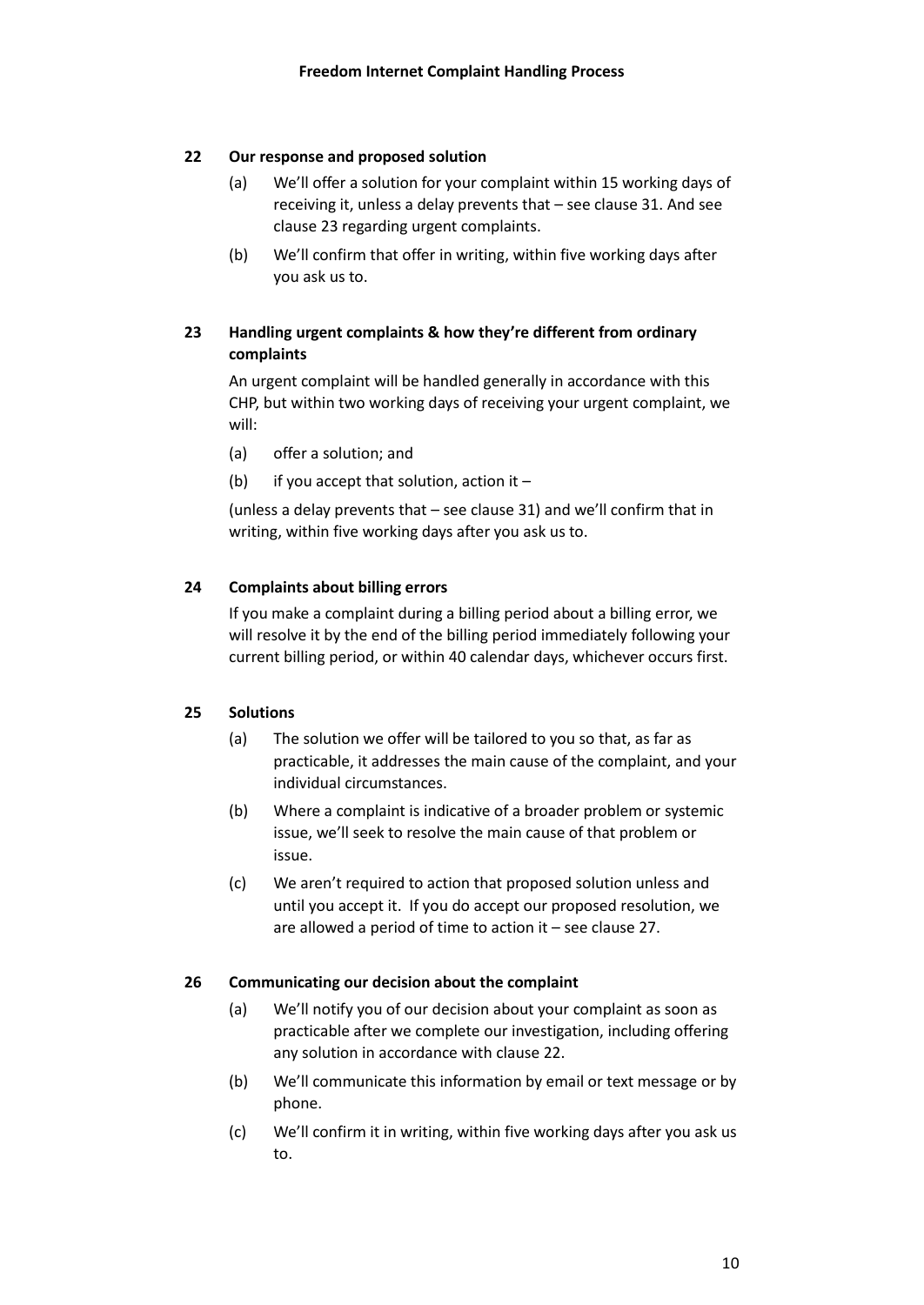## <span id="page-10-3"></span>**27 Implementing an agreed solution**

We'll fully action a solution within ten working days after you agree to it, unless:

- (a) we and you agree otherwise; or
- (b) you agreed to do something to facilitate the solution by a certain time, and you failed to do so; or
- (c) it's an urgent complaint and clause [23](#page-9-2) applies.

## <span id="page-10-2"></span>**28 Closing a complaint – (Complaint Closing Rules)**

We may close your complaint in our complaints system if:

- (a) the complaint is resolved and there is nothing left for us to do; or
- (b) you consent; or
- (c) we have completed the Unsatisfactory Outcome Procedure in clause [32;](#page-12-0) or
- (d) we have completed the Unreasonable Complaint Procedure in clause [33;](#page-12-1) or
- (e) we have completed the Lost Contact Procedure in clause [34.](#page-13-1)

## <span id="page-10-0"></span>**29 Internal escalation process**

- (a) Your complaint will escalated and managed accordingly if you reasonably request it.
- (b) You can request escalation using any of the contact channels through which you can lodge a complaint.
- (c) Internal escalation and management may not accelerate resolution if the complaint is not urgent and it's processing already meets the applicable standards and is within the permitted maximum response time/s.
- (d) A complaint will be automatically escalated if:
	- (i) a maximum response time has been exceeded;
	- (ii) it becomes urgent; or
	- (iii) you notify us of another factor that increases the seriousness of your complaint or the need for expedited resolution.
- (e) Each escalated complaint will be referred to a more senior Customer Care officer, who will assess the reason/s for the escalation and the best way to respond to them, and direct action accordingly.

## <span id="page-10-1"></span>**30 Process where a complaint is referred to the TIO for external resolution**

(a) You may refer a complaint to the TIO after we have been given a reasonable opportunity to resolve it.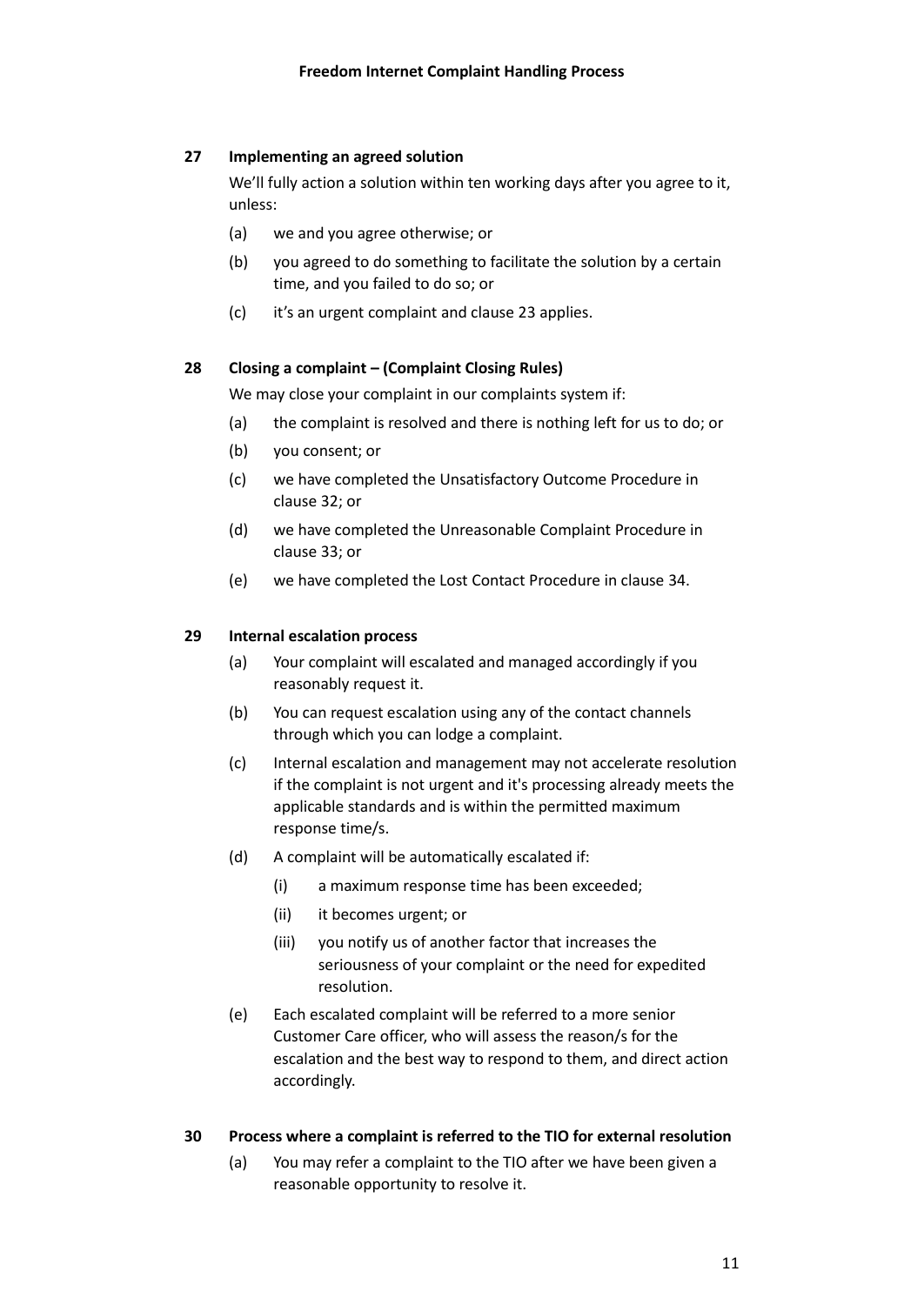- (b) You can refer a complaint to the TIO:
	- (i) through its website at www.tio.com.au;
	- (ii) by phone on 1800 062 058;
	- (iii) by writing to PO Box 276, Collins Street West Vic 8007;
	- (iv) through the National Relay Service call on 1800 555 677 then ask for 1800 062 058;
	- (v) by faxing a consumer complaint form (see www.tio.com.au/\_\_data/assets/pdf\_file/0006/9195/TIO-consumercomplaint-form-Feb-2016.pdf) to 1800 630 614; or
	- (vi) by emailing the consumer complaint form to tio@tio.com.au.
- (c) The TIO may accept your complaint if:
	- (i) it is about your landline telephone, mobile or internet service, damage to your property or telecommunications equipment; and
	- (ii) you have already tried to contact us to resolve your complaint with us; and
	- (iii) you the account holder or have you been authorised to deal with the matter by the account holder; and
	- (iv) your complaint less than two years old (or between two and six years old, if you have a good reason for not making it before).
- (d) If TIO accepts your complaint, it will process it according to its current procedures.

#### <span id="page-11-0"></span>**31 If delays occur or are anticipated**

- (a) If there's a delay in the timeline for managing or handling your complaint, we'll inform you as soon as possible after we become aware of it.
- (b) If we do not reasonably believe we can resolve:

| Type of complaint                    | 'Relevant Period'                                                                                                                               |
|--------------------------------------|-------------------------------------------------------------------------------------------------------------------------------------------------|
| a complaint about<br>a billing error | by the end of the billing period<br>immediately following your current<br>billing period, or within 40 calendar<br>days, whichever occurs first |
| an urgent<br>complaint               | within two working days of receipt                                                                                                              |
| any other<br>complaint               | within 15 working days of receipt                                                                                                               |

we will advise you within the applicable 'Relevant Period':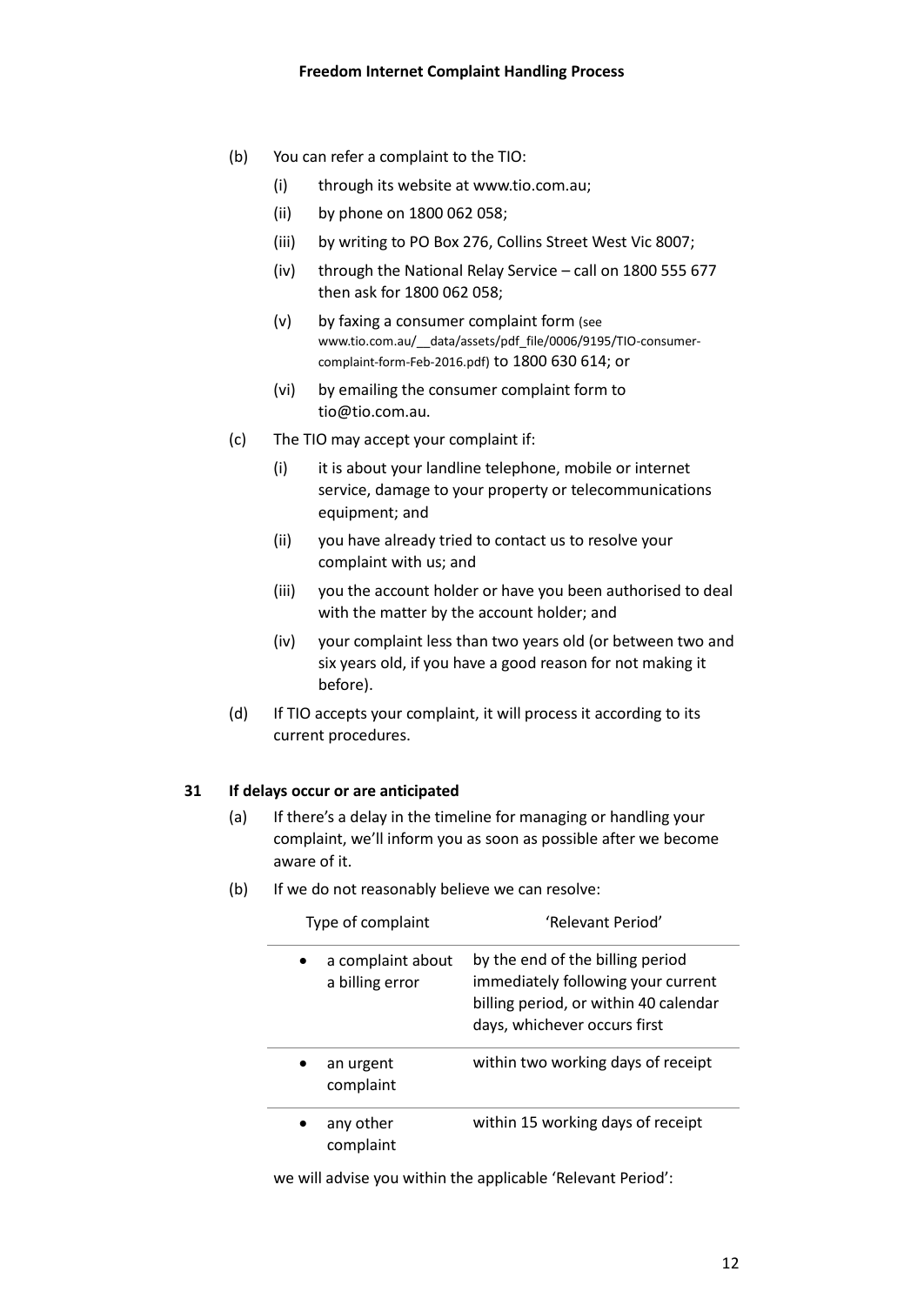- (i) why there is a delay;
- (ii) the new timeframe that will apply; and
- (iii) if we expect resolution to require more than ten more working days after the end of the applicable 'Relevant Period', of your options for external dispute resolution including the TIO (except if the delay is because of a notified mass outage of service).

#### <span id="page-12-0"></span>**32 Unsatisfactory Outcome Procedure**

- (a) Within five working days after you:
	- (i) notify us that you are not satisfied with the progress of your complaint; or
	- (ii) notify us that you are not satisfied with the outcome of your complaint; or
	- (iii) enquire about your options to pursue your complaint further –

we'll advise you about:

- (iv) our internal escalation process see claus[e 29](#page-10-0) (to the extent that you haven't already availed yourself of it); and
- (v) your options for external dispute resolution, including the TIO – see clause[s 30](#page-10-1) and [40.](#page-14-0)
- (b) If you then indicate to us that you would like the complaint to be given priority or to be escalated, we will, within five working days, assess the complaint in accordance with our internal prioritisation process or our internal escalation process, whichever is relevant, and prioritise or escalate it where appropriate.
- (c) Unless you avail yourself of any remaining internal escalation process or internal prioritisation process, we may then close your complaint under the Complaint Closing Rules.

#### <span id="page-12-1"></span>**33 Unreasonable Complaint Procedure**

- (a) If we consider that:
	- (i) we can do nothing more to resolve your complaint or assist you; and
	- (ii) your behaviour or complaint is frivolous or vexatious –

we may decide not to deal further with your complaint.

We won't do that without careful consideration, and appropriate internal escalation, and acting reasonably.

(b) Within five working days of such a decision, we'll advise you of the reasons for our decision and your options for external dispute resolution, including the TIO – see clause[s 30](#page-10-1) and [40.](#page-14-0)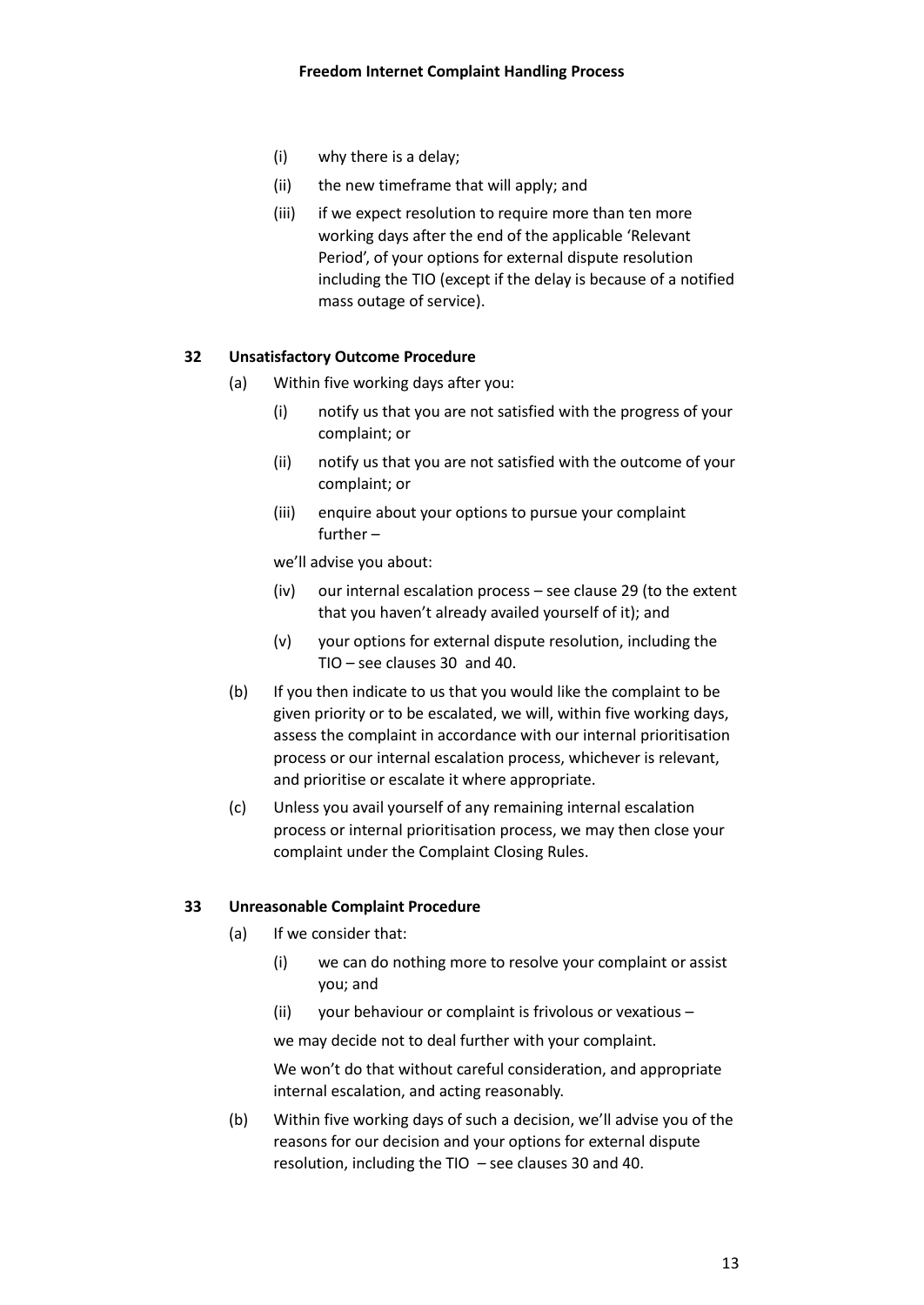- (c) After that:
	- (i) we may then close your complaint under the Complaint Closing Rules; and
	- (ii) we reserve the right not to accept any further complaints from you on the same or similar issues, except as a part of an external dispute resolution process.
- (d) Nonetheless, if you ask for written confirmation of our reasons and your options for external resolution, we'll provide them within five working days – see clauses [30](#page-10-1) an[d 40.](#page-14-0)

## <span id="page-13-1"></span>**34 Lost Contact Procedure**

- (a) If we unsuccessfully attempt to contact you to discuss your complaint or offer a solution:
	- (i) at least five different times;
	- (ii) on five different days;
	- (iii) in a ten-day period –

we will write to you:

- (iv) advising we couldn't contact you;
- (v) detailing our contact attempts; and
- (vi) inviting you to contact us to discuss the complaint within a specified period (of at least ten working days).
- (b) Unless you contact us to discuss the complaint within that period, we may then close your complaint under the Complaint Closing Rules.

## <span id="page-13-0"></span>**35 Internal Complaints Classification Process**

- (a) Complaints will be categorised as follows:
	- (i) Internet
		- (A) Billing & Payment
		- (B) Connection
		- (C) Contracts
		- (D) Credit management
		- (E) Customer service
		- (F) Faults
		- (G) Privacy
		- (H) Transfer

Each category has been titled so as to clearly describe the kinds of complaints covered. Staff must apply the categories carefully and appropriately.

(b) The Customer Care officer who first deals with a complaint after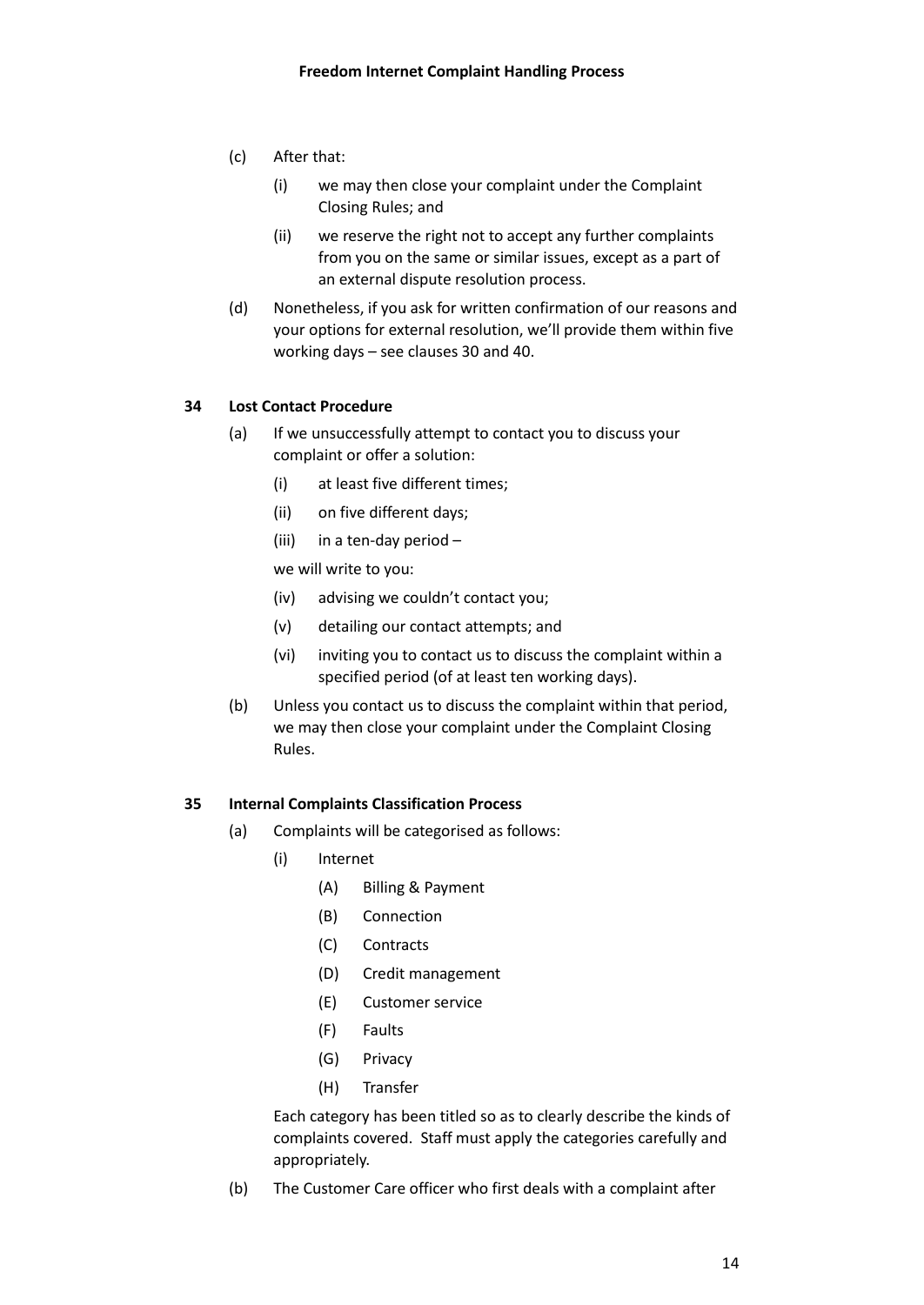we receive it must classify it.

(c) Where, in the course of dealing with a complaint, a Customer Care officer recognises that a complaint should be classified by reference to alternative or additional categories, they must amend the classification accordingly and make a brief note of the amendment/s and reasons.

#### **36 Restriction on legal proceedings**

We will not commence legal proceedings against you that has the same subject matter as a complaint:

- (a) while the complaint is being handled internally; or
- (b) within seven working days after you are advised of the outcome of the complaint; or
- (c) while the complaint is being investigated by the TIO.

#### **37 Charges for using our complaints process**

Our complaints process is free to use.

#### **38 Limit on cancelling service**

- If:
- (a) you make a complaint; and
- (b) you weren't able to resolve it directly with us; and
- (c) you pursue external dispute resolution –

we will not cancel your service for those reasons alone.

#### **39 Credit management action suspended**

We will not take credit management action over a disputed amount if you have made a complaint and we know:

- (a) it has not been resolved to your satisfaction; and
- (b) it is being investigated by us or the TIO or some other recognised third party.

## <span id="page-14-0"></span>**40 External dispute resolution**

The following external dispute resolution bodies may be able to assist with your complaint, but may require that you first attempt to resolve it directly with us:

- (a) the Telecommunications Industry Ombudsman (**TIO**) see clause [30;](#page-10-1)
- (b) the Office of Fair Trading in Your State or Territory visit your State or Territory consumer website;
- (c) for Australian Consumer Law matters, the Australian Consumer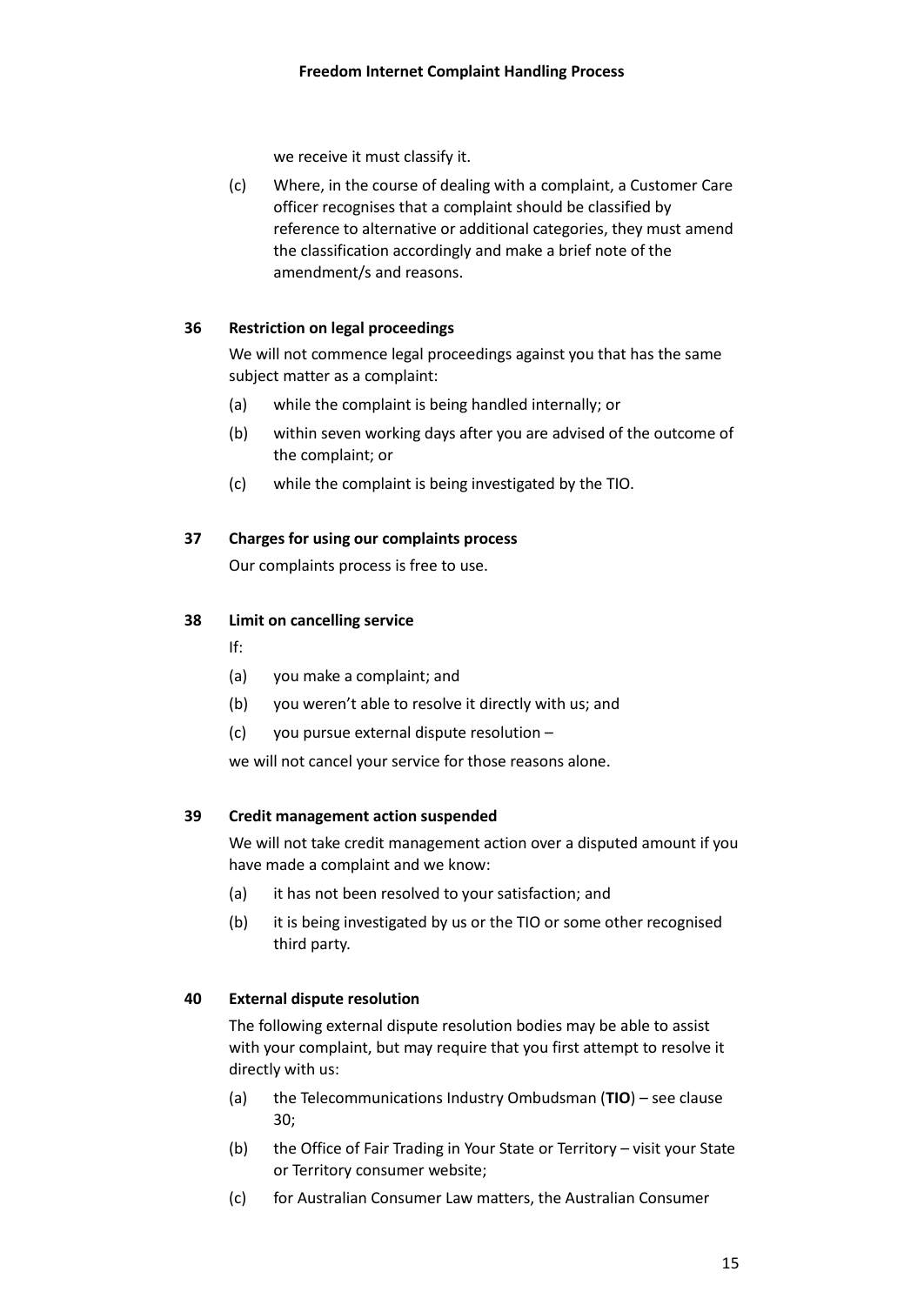and Competition Commission (**ACCC**) – www.accc.gov.au;

- <span id="page-15-1"></span>(d) for Telecommunications Consumer Protections Code matters, the Australian Communications & Media Authority (**ACMA**) – www.acma.gov.au;
- (e) for privacy issues, the Office of the Australian Information Commissioner (**OAIC**) – www.oaic.gov.au.

#### **41 Further requirements for our staff**

We will ensure that our staff who deal directly with customers and/or with complaints:

- (a) are given access to a copy of this CHP;
- (b) are given access to our Internal Process Documents;
- (c) understand:
	- (i) the requirements for consumer complaints handling under the Complaints Standard;
	- (ii) their roles and responsibilities under this CHP; and
	- (iii) the requirements of our Internal Process Documents;
- (d) clarify whether you wish to make a complaint, if you contact us and express dissatisfaction through one of the channels in paragraph [10](#page-5-0) [above,](#page-5-0) and our staff is uncertain if you wish to make a complaint;
- (e) understand what remedies are available to assist with the resolution of a complaint;
- (f) manage and resolve complaints in an effective and efficient manner in accordance with the Complaints Standard;
- (g) treat you with fairness and courtesy when you make a complaint;
- (h) can identify and record a complaint; and
- (i) can classify complaints in accordance with clause [35.](#page-13-0)

## <span id="page-15-0"></span>**42 Process: helping consumers to formulate, make and progress a complaint**

- (a) If a customer requests help in formulating, making or progressing a complaint, that is an 'Assistance Request'.
- (b) If a Customer Care officer otherwise considers that a customer needs help in formulating, making or progressing a complaint, they must ask whether the customer would like help in doing so. If the customer responds affirmatively, that is also an 'Assistance Request'.
- (c) An Assistance Request may relate to any or all of:
	- (i) formulating;
	- (ii) making; and/or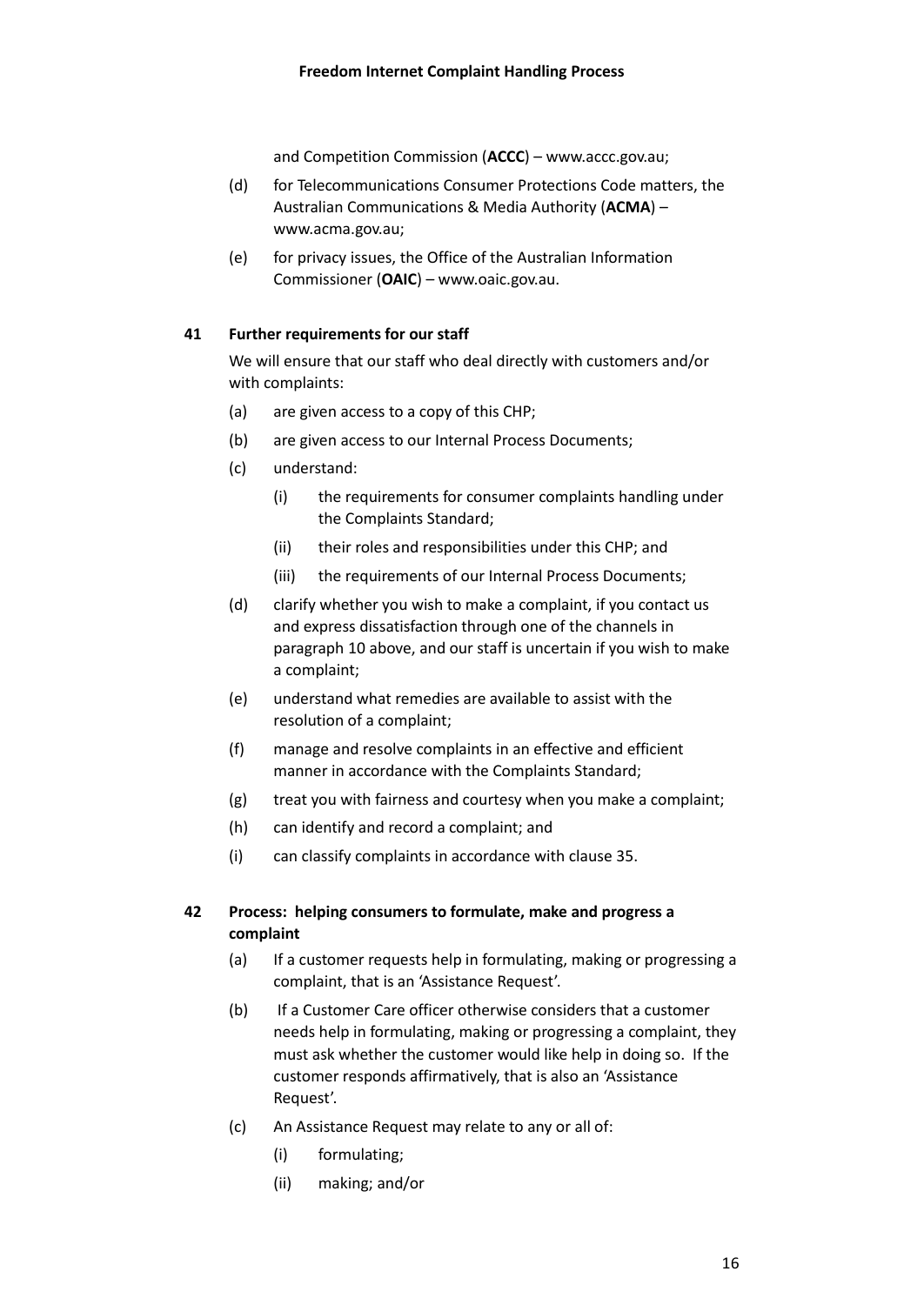(iii) progressing –

a complaint. This process only applies to the items that are included in the Assistance Request.

- (d) In all cases, the customer should first be advised of the option of appointing an Authorised Representative or Advocate to provide the assistance they require. Wherever possible, it is better that the customer is assisted by a person independent of us. The remainder of this process applies if a customer does not elect to appoint an Authorised Representative or Advocate.
- <span id="page-16-0"></span>(e) Formulating a complaint
	- (i) 'Formulating' means to express something in a meaningful, orderly and accurate way.
	- (ii) The Customer Care officer should talk to, and listen to, the customer to identify what they are complaining about, and why.
	- (iii) The Customer Care officer should then prepare a written statement (**Draft Complaint**) that clearly states the complaint as they understand it.
	- (iv) The Customer Care officer should read the Draft Complaint to the customer, and ask if the customer approves it as a statement of their complaint.
	- (v) If the customer asks that the Draft Complaint be emailed to them for consideration, the Customer Care officer should do so.
	- (vi) If the customer wishes the Draft Complaint to be amended, the Customer Care officer should do so.
	- (vii) If the customer approves a Draft Complaint, the Customer Care officer should email the approved version to the customer, clearly identifying it as the approved version.
	- (viii) The complaint is now 'formulated'.
- (f) Making a complaint
	- (i) 'Making a complaint' means to register it in our complaint handling system.
	- (ii) The Customer Care officer should ask the customer to confirm that they want the Customer Care officer to cause the complaint to be registered in our complaint handling system.
	- (iii) If the customer responds affirmatively, the Customer Care officer should cause the complaint to be registered in our complaint handling system and confirm to the customer when that has been done.
	- (iv) The complaint is now 'made'.
- (g) Progressing a complaint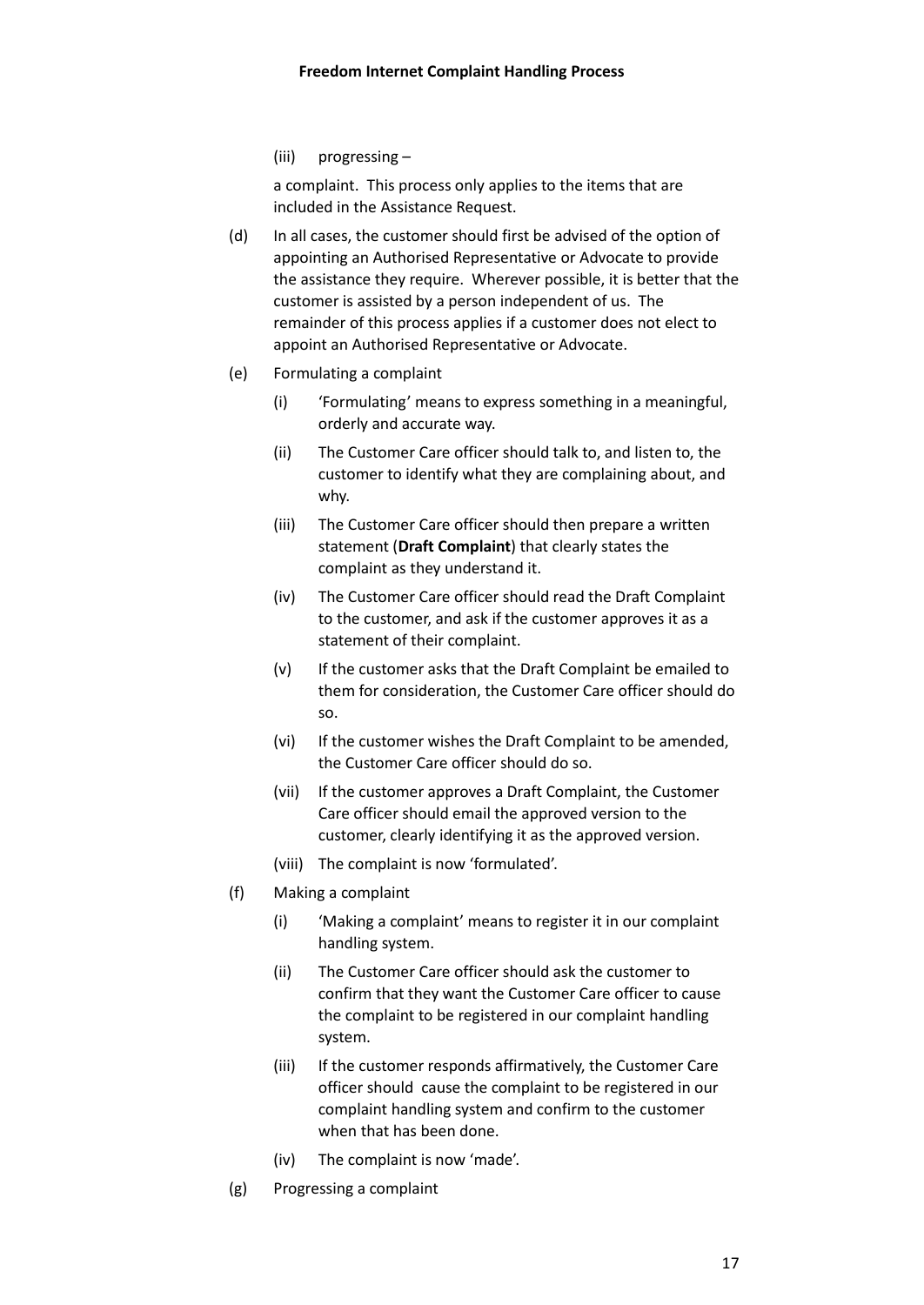- (i) 'Progressing' a complaint means:
	- (A) to request that it be classified as urgent; or
	- (B) to escalate or prioritise it in accordance with this CHP.
- (ii) The Customer Care officer should:
	- (A) advise the customer to contact Customer Care if they wish to do any of those things; and
	- (B) make a clear and prominent customer care note that the complaint is subject to 'Special Assistance'.
- (iii) Whenever that customer contacts any Customer Care officer seeking to progress their complaint, the Customer Care officer should:
	- (A) note that the complaint is subject to 'Special Assistance'; and
	- (B) help the customer, as required in the circumstances, to achieve the progress they seek.
- (h) Nothing in this process implies that a customer may require Customer Care staff to assume entire responsibility for the formulation, making or progression of a complaint. We are 'helping' the customer, not carrying out the process instead of them.
- (i) Nothing in this process implies that a customer is entitled to a different outcome than if they were not receiving help from us. We are helping then to 'formulate, make and progress' a complaint, not assuring a special outcome.
- (j) This process may overlap and interact with the processes in clauses [43,](#page-17-0) [44](#page-18-0) and/o[r 45.](#page-18-1) Customer Care officers should use discretion and common sense where this occurs eg where a customer needs help in formulating a complaint *and* is not fluent in English, it is necessary to consider involving an interpreter service before undertaking the steps in clause [42](#page-15-0)[\(e\)](#page-16-0) – 'Formulating a complaint'.

## <span id="page-17-0"></span>**43 Process: helping customers with accessibility requirements or disabilities**

TIO has published a comprehensive Position Statement on *Responding to consumers with different needs* (including customers with accessibility requirements or disabilities). A copy is attached to this CHP as [Annexure](#page-20-0)  [1.](#page-20-0)

We endorse this Position Statement and require that all Customer Care officers and other staff involved with complaint handling:

(a) Step 1: *Understanding the Position Statement*

Read and understand the Position Statement. Discuss with your supervisor if any aspect isn't clear.

(b) Step 2: *Action steps*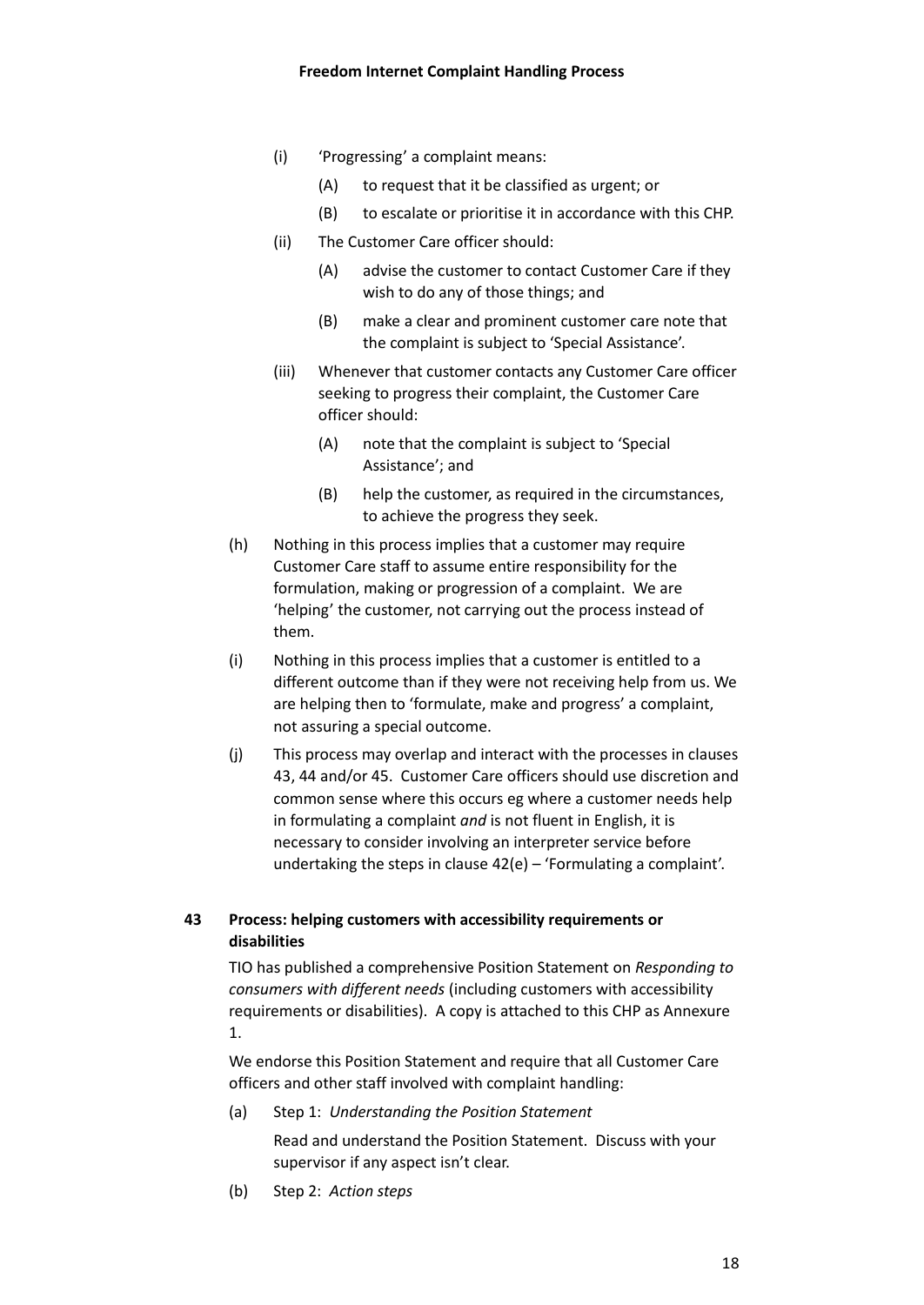Each bullet point in the Position Statement regarding dealing with relevant customers and their complaints is to be considered, and actioned as appropriate, in the course of those dealings.

## <span id="page-18-0"></span>**44 Process: helping customers from non-English-speaking backgrounds**

TIO has published a comprehensive Position Statement on *Responding to consumers with different needs* (including customers from non-Englishspeaking backgrounds). A copy is attached to this CHP as [Annexure 1.](#page-20-0)

We endorse this Position Statement and require that all Customer Care officers and other staff involved with complaint handling:

(a) Step 1: *Understanding the Position Statement*

Read and understand the Position Statement. Discuss with your supervisor if any aspect isn't clear.

(b) Step 2: *Action steps*

Each bullet point in the Position Statement regarding dealing with relevant customers and their complaints is to be considered, and actioned as appropriate, in the course of those dealings.

## <span id="page-18-1"></span>**45 Process: helping customers suffering financial hardship**

Our Financial Hardship Policy fully details how we deal with and help customers suffering financial hardship. It sets out the steps we go through in receiving, processing and finalising a financial hardship application.

A copy of our Financial Hardship Policy is available on our web site.

We require that all Customer Care officers and other staff involved with complaint handling:

(a) Step 1: *Understanding the Position Statement*

Read and understand the Financial Hardship Policy. Discuss with your supervisor if any aspect isn't clear.

(b) Step 2: *Action steps*

Each numbered paragraph in the Financial Hardship Policy is to be considered in dealing with relevant customers and their complaints, and actioned as appropriate, in the course of those dealings.

The steps in the Financial Hardship Policy should be followed in order. Where a step needs to be taken by the customer, assist the customer to do so.

## **46 Complaint records we'll keep**

We'll record for each complaint, and retain for two years:

(a) your name and contact details, and your representative where applicable;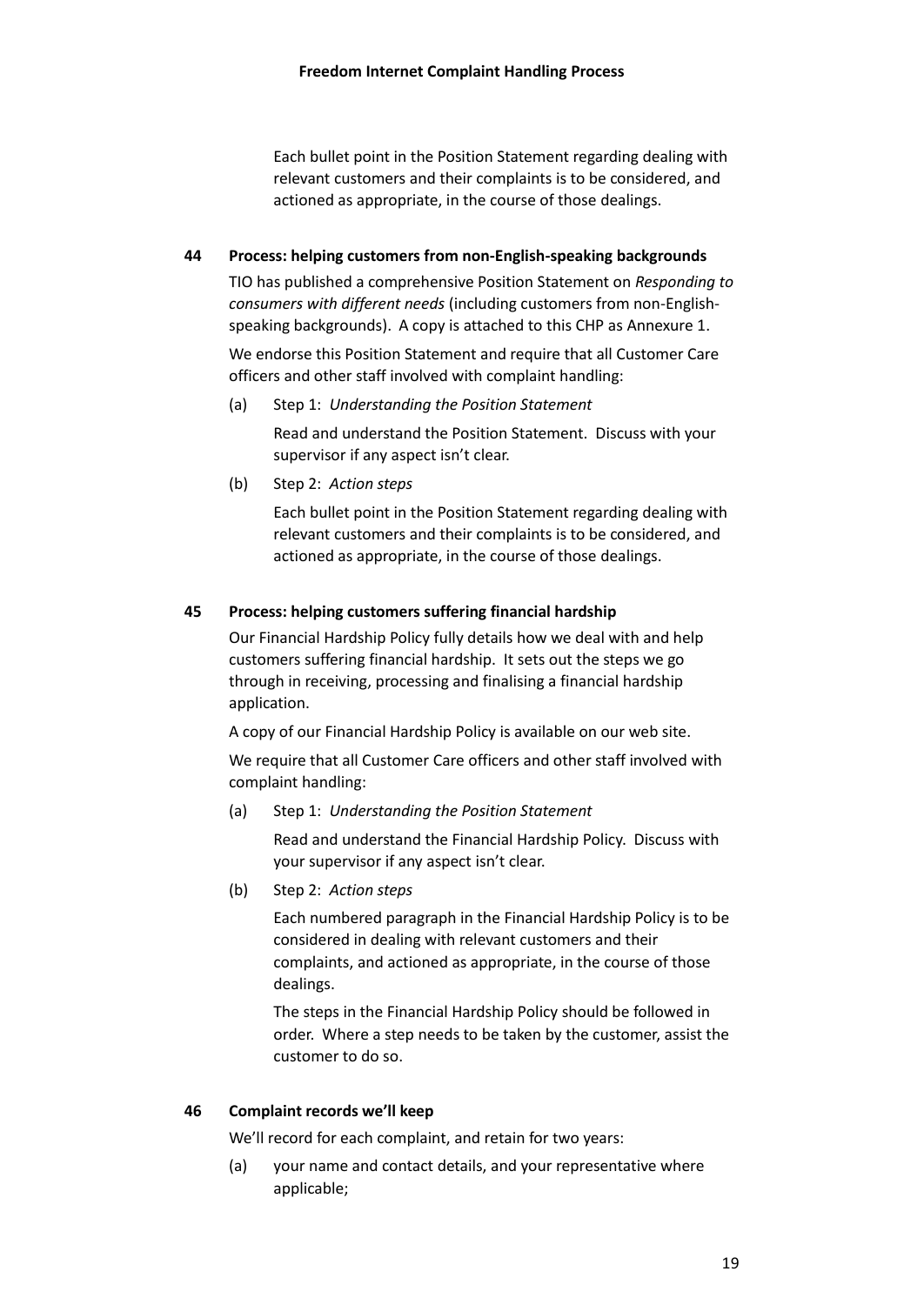- (b) a unique identifier (e.g. a reference number) that will ensure we can subsequently identify the complaint and its subject matter;
- (c) a description of the nature of the complaint and the issues raised as part of the complaint;
- (d) a description of the resolution we or you proposed including the date by which you must provide a response in relation to the proposed resolution;
- (e) a description of the results of any investigation;
- (f) a description of our reasons for its proposed resolution;
- (g) your response to the proposed resolution of the complaint, any reasons you give, and if you have requested the proposed resolution in writing, that this request has been made;
- (h) a description of the agreed resolution of the complaint, including any associated commitments and the date this is communicated to you;
- (i) the implementation of any required actions; and
- (j) copies of any correspondence sent by or to you regarding the complaint.

#### **47 Privacy**

We will ensure that personal information we collect in connection with a complaint is not disclosed to a third party except:

- (a) as required to manage a complaint to the TIO or the ACMA;
- (b) with your express consent; or
- (c) as otherwise required or authorised by law.